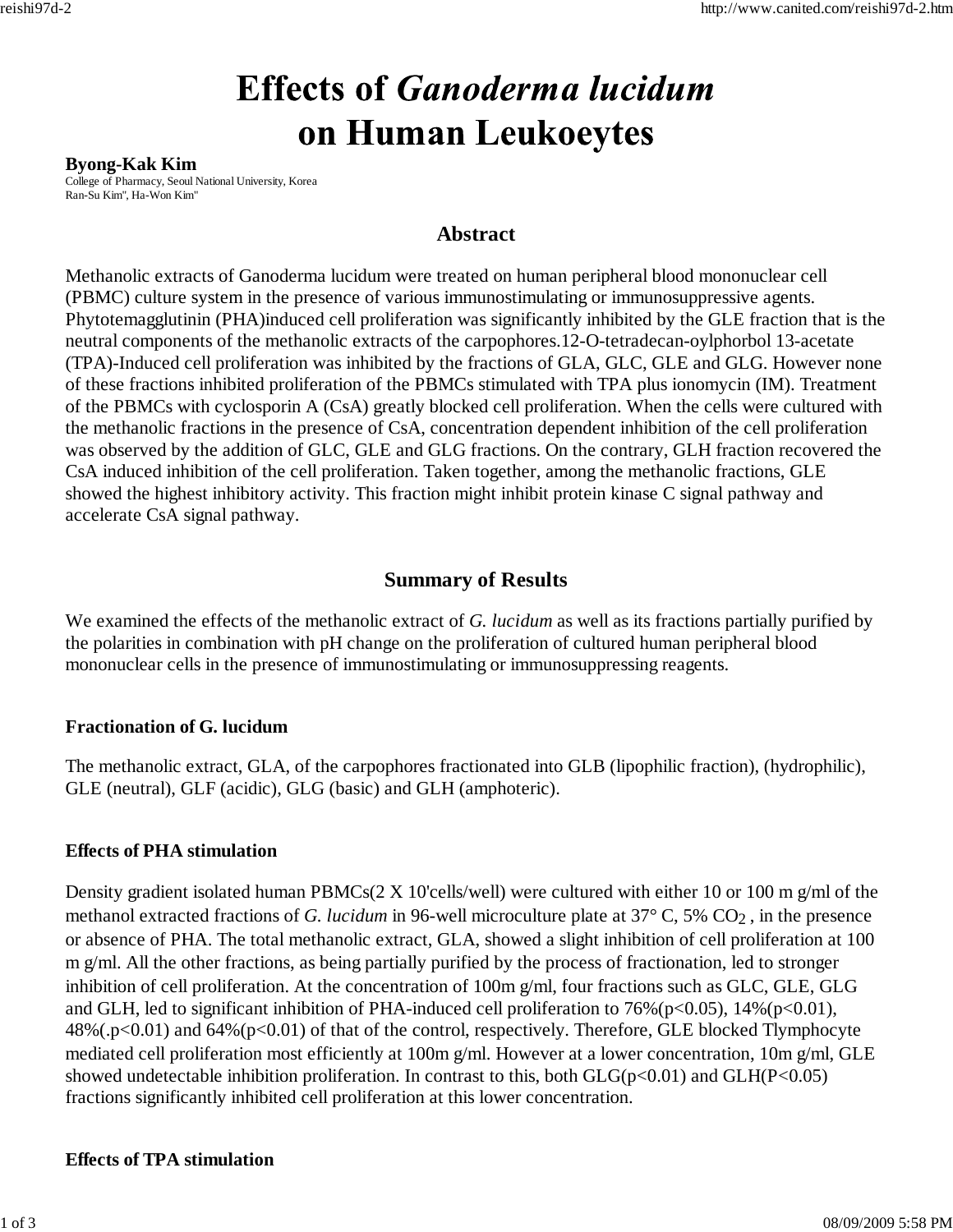Cells were cultured with fractions in the presence or absence of 20m g/ml of TPA. At 10m g/ml concentration, most of the fractions were ineffective in stimulating or inhibiting the cell proliferation except GLG whose inhibition was  $82\%$  (p<0.05) of that of TPA alone. However, at 100m g/ml, four fractions such as GLA, GLC, GLE and GLG suppressed cell proliferations to  $75\%$  (p<0.01),  $77\%$  (p<0.01),  $56\%$  (p<0.01) and  $53\%$  (p<0.01) of that of TPA alone, respectively. Therefore protein kinase C signal transduction in human PBMCs was blocked by the neutral and basic fractions of the methanolic extract of G. lucidum.

#### **Effects of co-stimulation with TPA and IM**

Co-stimulation of the PBMCs with TPA and IM induced 9.6-fold increase of cell proliferation when compared with that of the medium alone. None of the fractions affected cell proliferation in the presence of TPA plus IM.

### **Effects of CsA stimulation**

Treatment of the cells with 10 nM CsA led to great inhibition of cell proliferation. Five fractions of GLA, GLB, GLC, GLE, GLF, and GLG further inhibited cell proliferation significantly at 10m g/ml or 100m g/ml. GLD inhibited cell proliferation only at 100m g/ml. Interestingly only GLH recovered the inhibition of the cell proliferation in a concentration dependent manner. According to the FACS analysis of human PBMC treated with GLE for 5 days, 91% of the cells remained in the GO/Gl phase, 2% in the S phase, and 7% in the G2/M phase of the cell cycle, suggesting that GLE blocks somewhere prior to the S phase of the cell cycle.

Based on our results, most of the fractions except GLE had mild activities as described in Shen-Nong-Ben-Cao-Jing. This property of mild activity confer this mushroom to the highest class. It could not be classified as tonic medicine of this mushroom if it had strong activities. Our results present the evidence of this mushroom being useful for immunomodulating traditional medicine. Furthermore, this study has great meaning in that normal human leukocytes were used in this experiment.



(1993 to date), Editor-in-chief, J.of Pharm. Soc. of Korea and Archives of Pharmacal Research (1978-80), Korean Biochemical J. (1969-78), Korean J. of Mycology (1985-86), Korean J. of Pharmacognosy (1973-5), Korean of Ginseng Science (1976-7). Awards:Rsearch awards from Kor. Soc. of Pharmacognosy (1975 and 1986) ; Res. achievement award from Seoul National Univ. (1976) ; Sci.res.awards from Pharm. Soc. of Korea (1979 and 1983) ; Educational achievement award from the Minister of Education, the Republic of Korea (1982) ; Golden Pagoda award for sci.res.from Korean Pharmaceutical Assoc. (1987) ; Pharmacy award from Korea Pharm. Press (1990) ; Distinguish graduate from the School of Pharmacy, Univ. of Washington (1991).